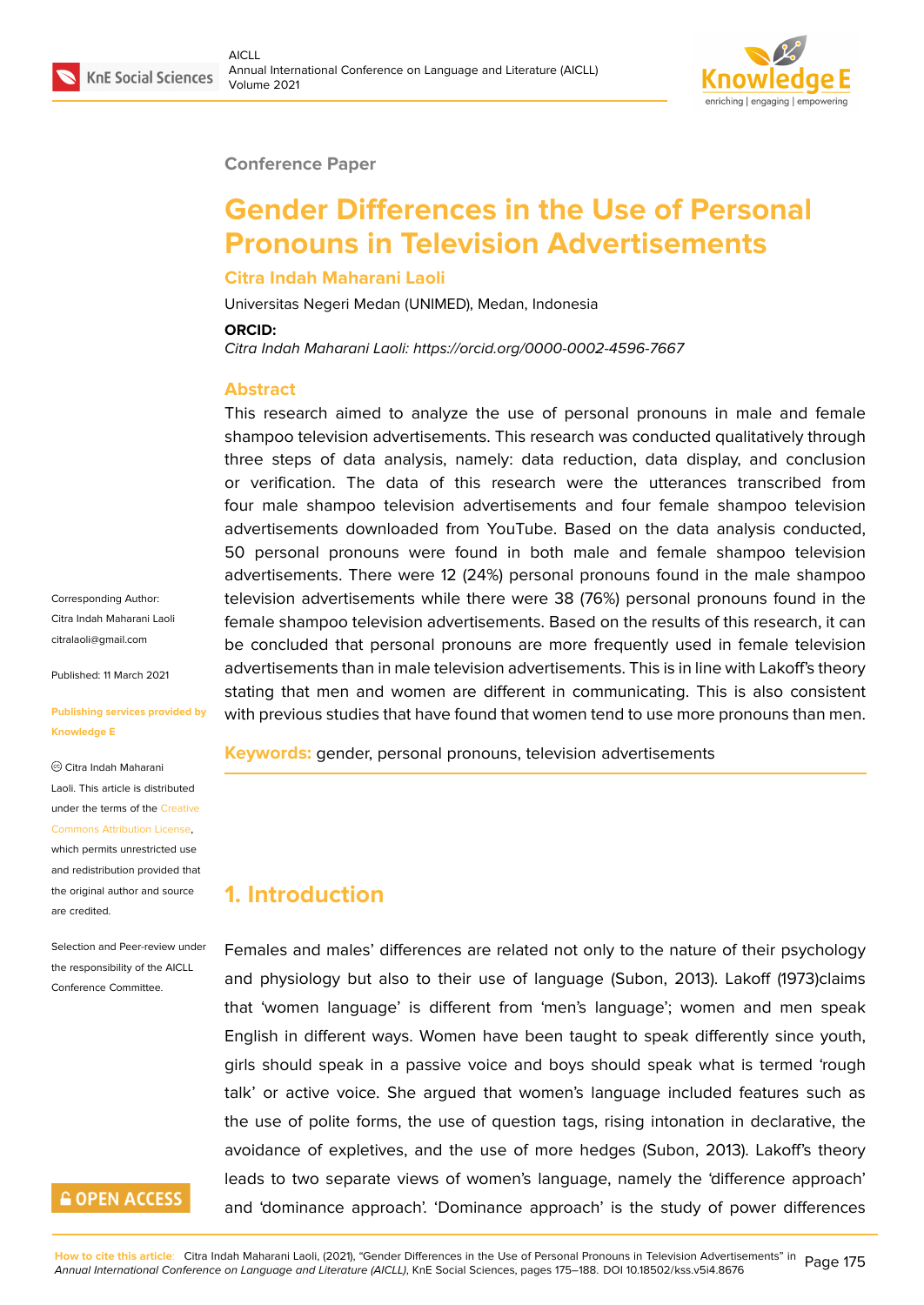**KnE Social Sciences** 



and focuses on unequal roles as the source difference. This approach sees women's language as the reflection of women's subordinate position in society. According to 'difference' or 'cultural approach', men and women are parts of different subcultures because they are from different social and ethnic background (Subon, 2013). There are some researches which have been conducted to reveal the differences of men and women in using language, for examples: First, Ishikawa (2014), *Gender Differences in Vocabulary Use in Essay Writing by University Students*. The results of this study show thatthere are indeed gender differences in language use in essay writing,suggesting that male students tend to use more nouns related to social economic activities to convey information or facts aboutthe given topics, whereas female students tend to use more pronouns, more intensifiers and modifiers, and words related topsychological cognitive processes so that they might convey their feelings and develop a good relationship with other people.

Second, Lenard (2016), *Gender differences in the personal pronounsusage on the corpus of congressional speeches*. The quantitative analysisresults point to minor statistically significant gender differences in the personalpronouns usage. However, the qualitative analysis shows more subtle gender differencespointing to linguistic changes in stereotypization. Third, Litvinova (2017), *Differences in Type-Token Ratio and Part-of-Speech Frequencies in Male and Female Russian Written Texts*. The results of this study show that there are differencesbetween male and female texts in a numberof morphological indices and TTR level. Based on the three previous studies conducted, it is found that most of the data used are in written form. For that reason,in this study the researcher would focuses the analysis on the spoken form. The researcher analyzsthe use of personal pronouns in male and female shampoo television advertisements. The researcher analyzes the tendency of the two types of advertisementsin using personal pronouns based on the utterances used. Pronoun is a word standing for a noun. There are many types of pronouns, namely: personal pronouns, relative pronouns, reflexive pronouns, reciprocal pronouns, and indefinite pronouns. But, this study is focused on the analysis of the use of personal pronouns. There are eight kinds of personal pronouns as subject, namely: I, you, he, she, it, we, you, and they and eight kinds of personal pronouns as object, namely: me, you, him, her, it, us, you, and them.

Advertisement, which is sometimes, refers to an "ad" or "advert" in informal writing, is defined as a notice, picture, or film telling people about a product, job or service (Hornby, 1987). Advertisement is the product of advertising which is used to tell public about products or services in order to encourage people to buy or to use the product being advertised (Sibarani, 2017).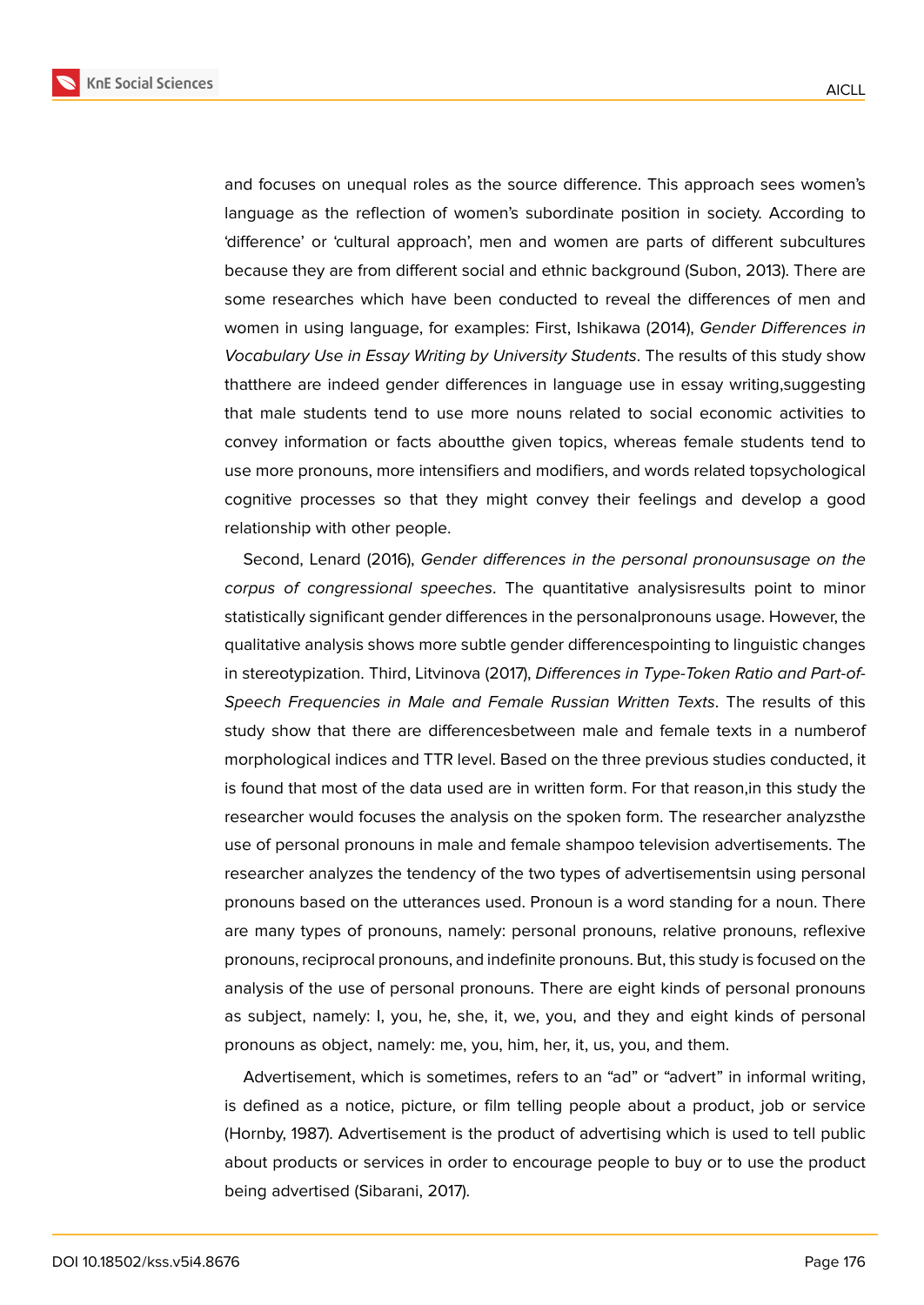

# **2. Literature Review**

#### **2.1. Gender Differences in Language**

Gender differences, which are socially and culturally constructed, are one of the interesting phenomena in contemporary society. Their impacts can be seen in political life, where women fight their political rights, or in households, in which women fight to reduce household harassment. Discourse on gender differences, in fact, also exists in the use of language for communication, highlighting that men and women are different in their ways of communication, and therefore they should be treated differently (Mahmud, 2010). This discourse has been hotly and creatively debated since Lakoff and Tannen, in their study on English speaking countries, illuminating the concept of women's language which highlights the existence of men and women differences in communication. One characteristic of women's language is the great tendency of women in using lexical hedges or fillers (e.g. *you know, sort of, well, you see*), tag questions (*she's very nice, isn't she?*), rising intonation on declaratives (*it's really good*), empty adjectives (*divine, charming, cute*), precise colour terms (*magenta, aquama-rine*), intensifiers (*just, so*), hypercorrect grammar (consistent use of standard verb forms), super polite forms (indirect requests, euphemisms), avoidance of strong swear words (*fudge, my goodness*), and emphatic stress (Mahmud, 2010).

### **2.2. Differences of Men and Women in Language**

Xia (2013) examines some differences of men and women in language from the following aspects:

#### **2.2.1. Differences in Pronunciation**

Women's pronunciation is usually better than men's, such as the pronunciation of "-ing". It can explain why more girls choose to learn language as their major than boys.

#### **2.2.2. Differences in Intonation**

Women often like to speak in a high-pitch voice because of physiological reason. It also associates with women's "timidity" and "emotional instability". As a contrary, men like to use falling intonation to show that they are quite sure of what they are saying, their confidence and sometimes power.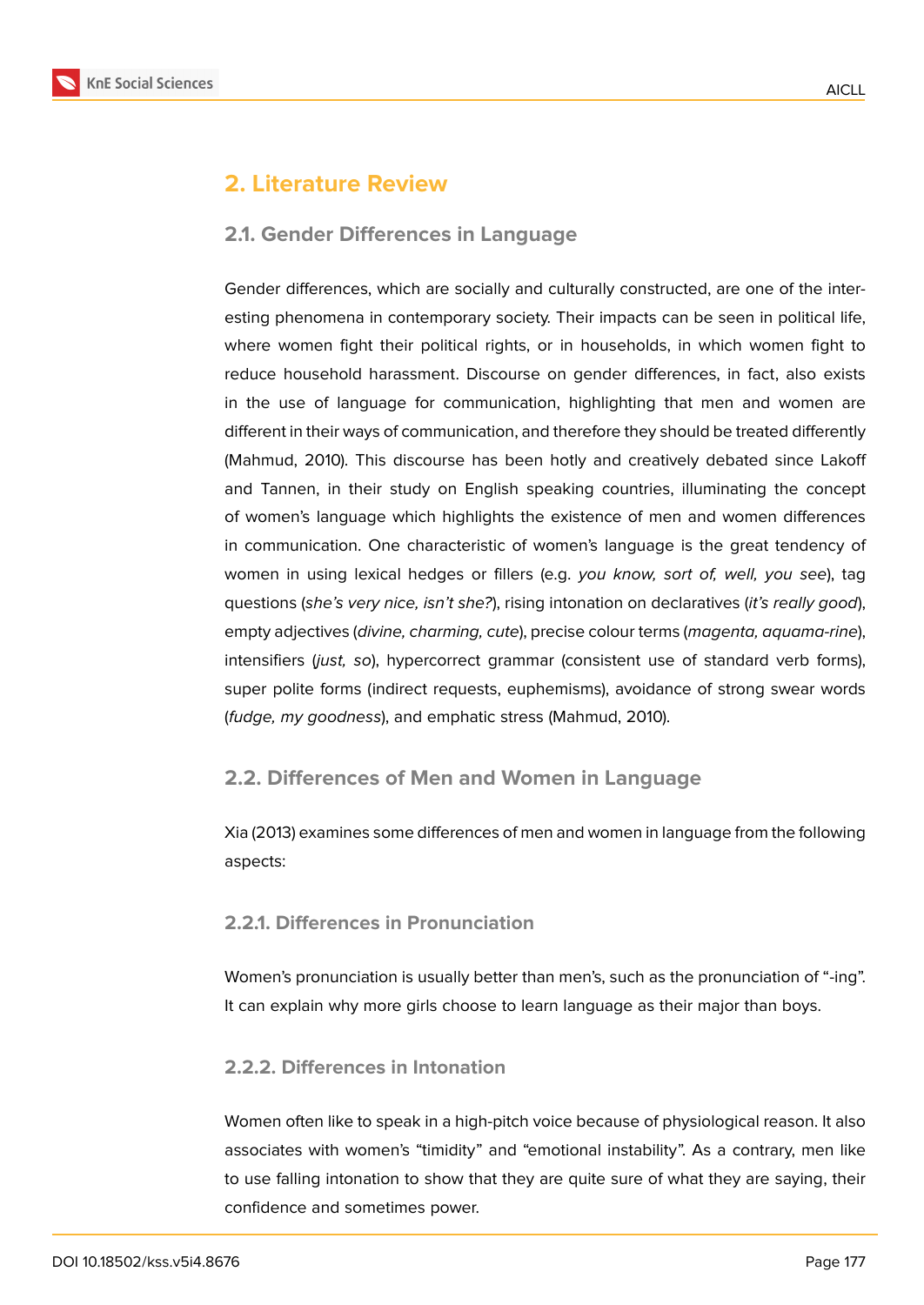

### **2.2.3. Differences in Vocabulary**

The differences in vocabulary can be shown in the following five aspects (Xia, 2013):

1. Color Words

Women are good at using color words to describe things, such as *mauve, lavender aquamarine, azure and magenta*, etc, but most men do not use them.

2. Adjectives

Women like to use many adjective, such as *adorable, charming, lovely, fantastic, heavenly*, but men seldom use them.

3. Adverbs

Women tend to use such adverbs like *awfully, pretty, terribly, vastly, quite, so*; men like to use *very, utterly, really*.

4. Swear words and Expletives

Women usually avoid using swear words and dirty words. They believe that these kinds of words will not only make others uncomfortable and give an impression of "no civilization", but also destroy the relationship between her and others.

5. Diminutives

Women like to use words that have the meaning of "small", such as *bookie, hanky, panties* and words that show affections, such as *dearie, sweetie*.

Furthermore, women like to use words that show politeness, such as *please, thanks*, and they use more euphemism, but "slang" is considered to be men's preference.

6. Pronouns

Women prefer to use first person plural pronouns when they suggest something, even when she suggests the other person, while men tend to use first person singular pronoun, and when he is suggesting the other person, he will directly use the second person pronoun.

Example: Women: We need to be in a hurry.

Men:You need to be quick.

#### **2.2.4. Differences in Syntax**

The differences in syntax can be shown in the following five aspects (Xia, 2013):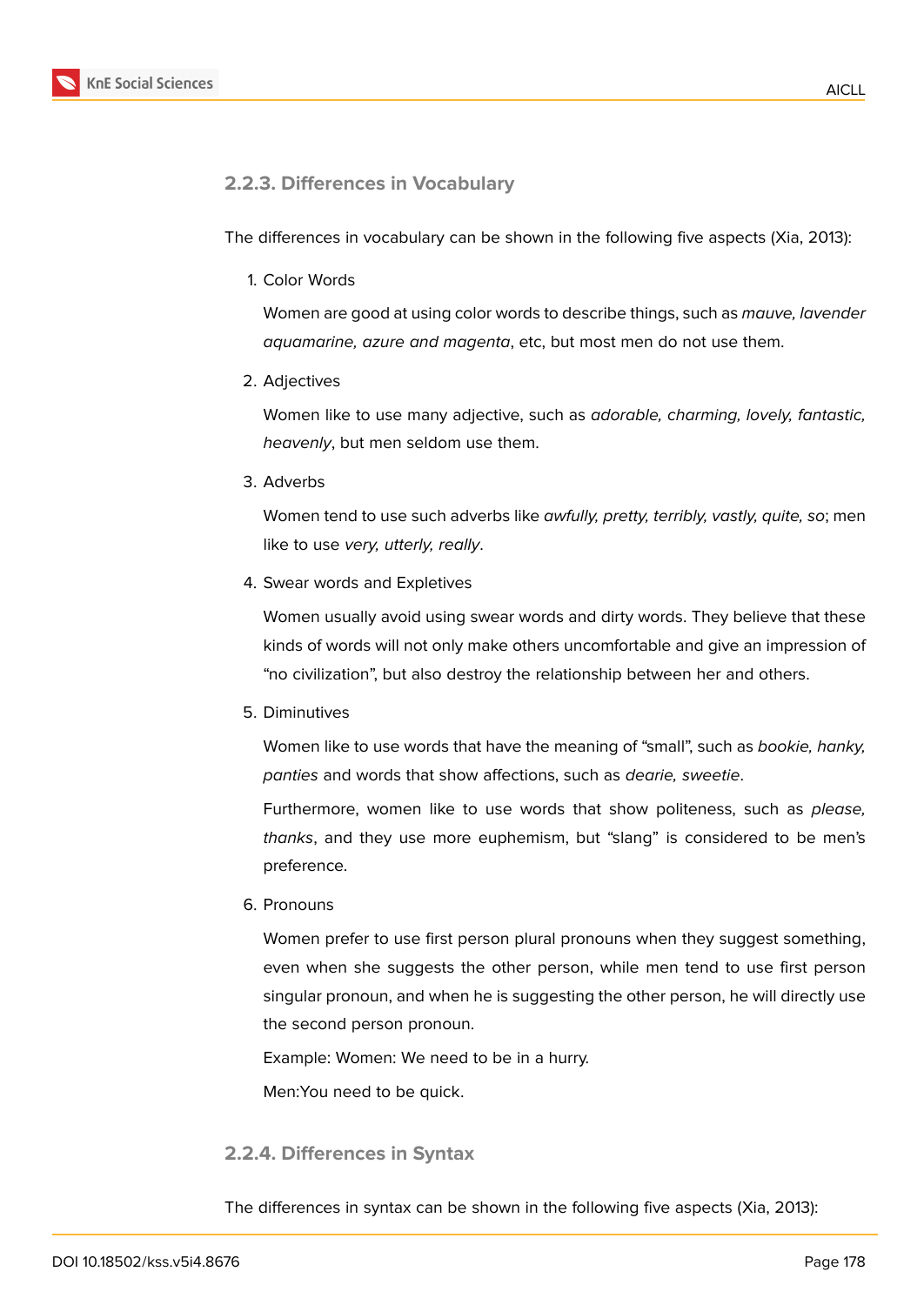

1. Modulation

When a woman talks, she usually leaves a decision open rather than imposes her own ideas or claims on others. We often hear a woman say *"well, you know…, I think…, I suppose….kind of, maybe I am wrong but…*, etc.

2. Interrogative sentences

Women use more interrogative sentences than men do. Women look interrogative sentences as a strategy of continuing a good conversation.

3. Imperative sentences

Women prefer to use sentences with modal verbs, such as *can, could, may* but, they seldom use imperative sentences to give orders. To reduce the imperative tone, they use more adverbs like *maybe, perhaps*, *probably*.

4. Correctness of grammar

Women pay more attention to the correctness of syntax. While expressing her thoughts, she would make her utterance clear by using precise grammar.

#### **2.2.5. Differences in their Attitudes toward Language**

Women pay more attention to using standard language than men do, so they are stricter with the rules of the use of language.

#### **2.2.6. Non-verbal Differences: Differences in Manners**

We have mentioned that women usually show politeness in their conversation, such as the use of "*would you, please,* etc." Besides this, women also show that they are reserved when they talk.

Generally speaking, in a conversation involving both sexes, women often play the role of patient listeners. They do not interrupt others often, but encourage others to talk.

#### **2.2.7. Differences in Choosing Topics**

In social interaction, men and women have different interests in choosing their topics. When men are talking, they are more likely to choose the topics of politics, economy, stocks, sports, current news. While women have more interest in talking family affairs,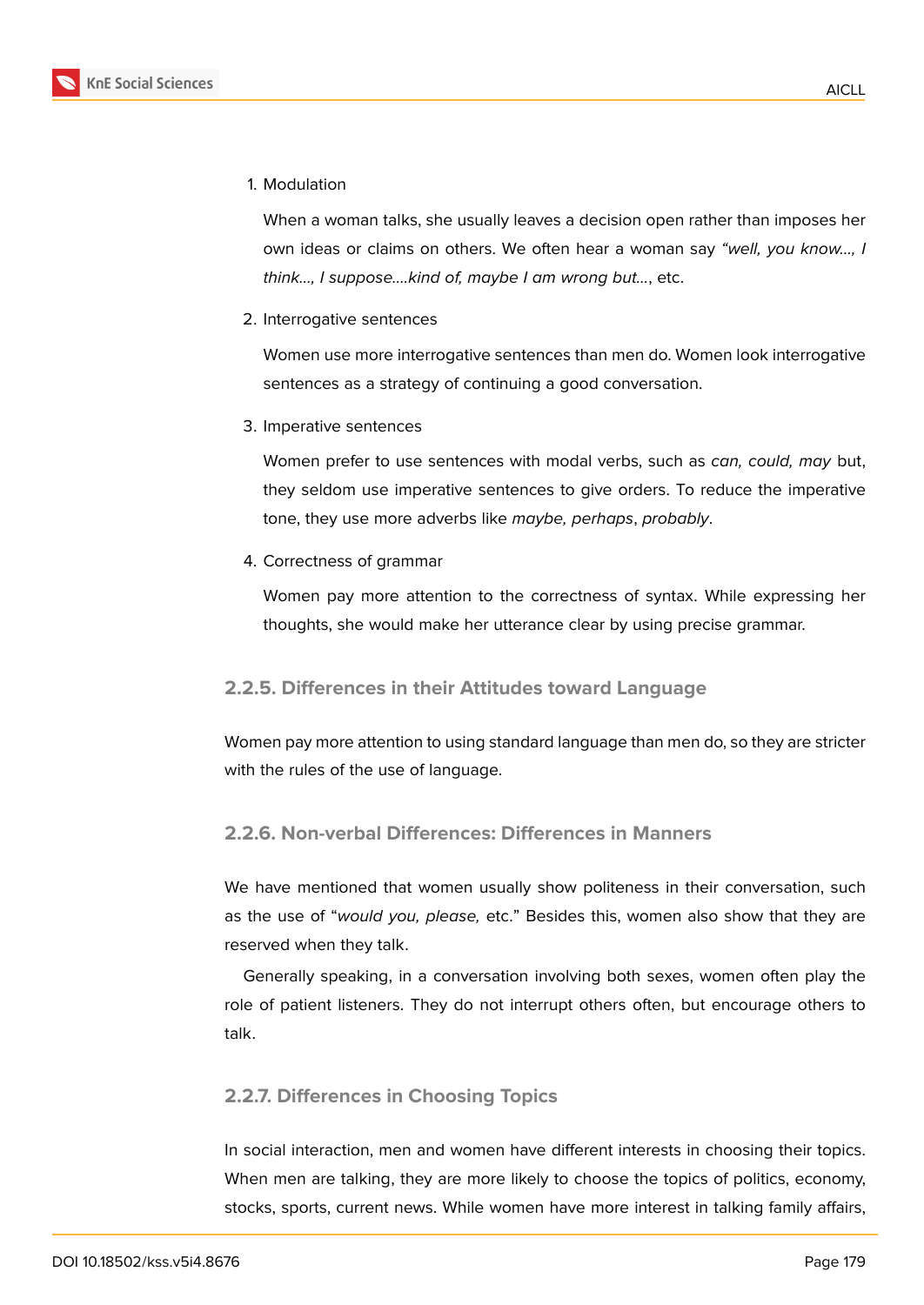the education of children, clothes, cooking, fashion, etc. Women's talk is associated with the home and domestic activities, while men's is associated with the outside world and economic activities (Xia, 2013).

Furthermore, Ishikawa (2014) offers a brief summary of the findings of some previous studies related to gender differences in language.

|                | <b>Male</b>                                                                 | <b>Female</b>                                                                                                                                                                               |
|----------------|-----------------------------------------------------------------------------|---------------------------------------------------------------------------------------------------------------------------------------------------------------------------------------------|
| Koppel et al.  | noun specifiers (that, one)                                                 | negation ( <i>not</i> ), pronouns,<br>prepositions (for, with, in),<br>conjunction (and)                                                                                                    |
| Argamon et al. | determiners (a, the, that,<br>these), quantifiers (one, two,<br>more, some) | pronouns ( <i>l</i> , you, she, her,<br>their, myself, yourself, herself)                                                                                                                   |
| Newman et al.  | numbers, articles,<br>prepositions (on, to, from)                           | pronouns ( <i>l, my, me, she,</i><br>their, them), social words<br>(sister, friends), psychological<br>processes(mad, uneasy), verbs,<br>negations, references to the<br>home (home, house) |

**Figure** 1: Summary of Gender Differences in Language Revealed by Previous Studies

### **2.3. Pronouns**

Pronoun is a word standing for a noun. There are many types of pronouns, namely: personal pronouns, relative pronouns, reflexive pronouns, reciprocal pronouns, and indefinite pronouns). But, this study is focused on the analysis of the use of personal pronouns.

### **2.4. Personal Pronouns**

Personal pronouns refer to

1. The speaker, called the first person

Singular: I

Plural: we (includes the speaker and one or more others)

- 2. The person spoken to, called the second person. You (singular and plural)
- 3. The person or thing being spoken of, called the third person

Singular: he (for males), she (for females), it (for things; also for live beings whose sex is unknown or unimportant to the speaker)

Plural: they (for all live beings and for all things)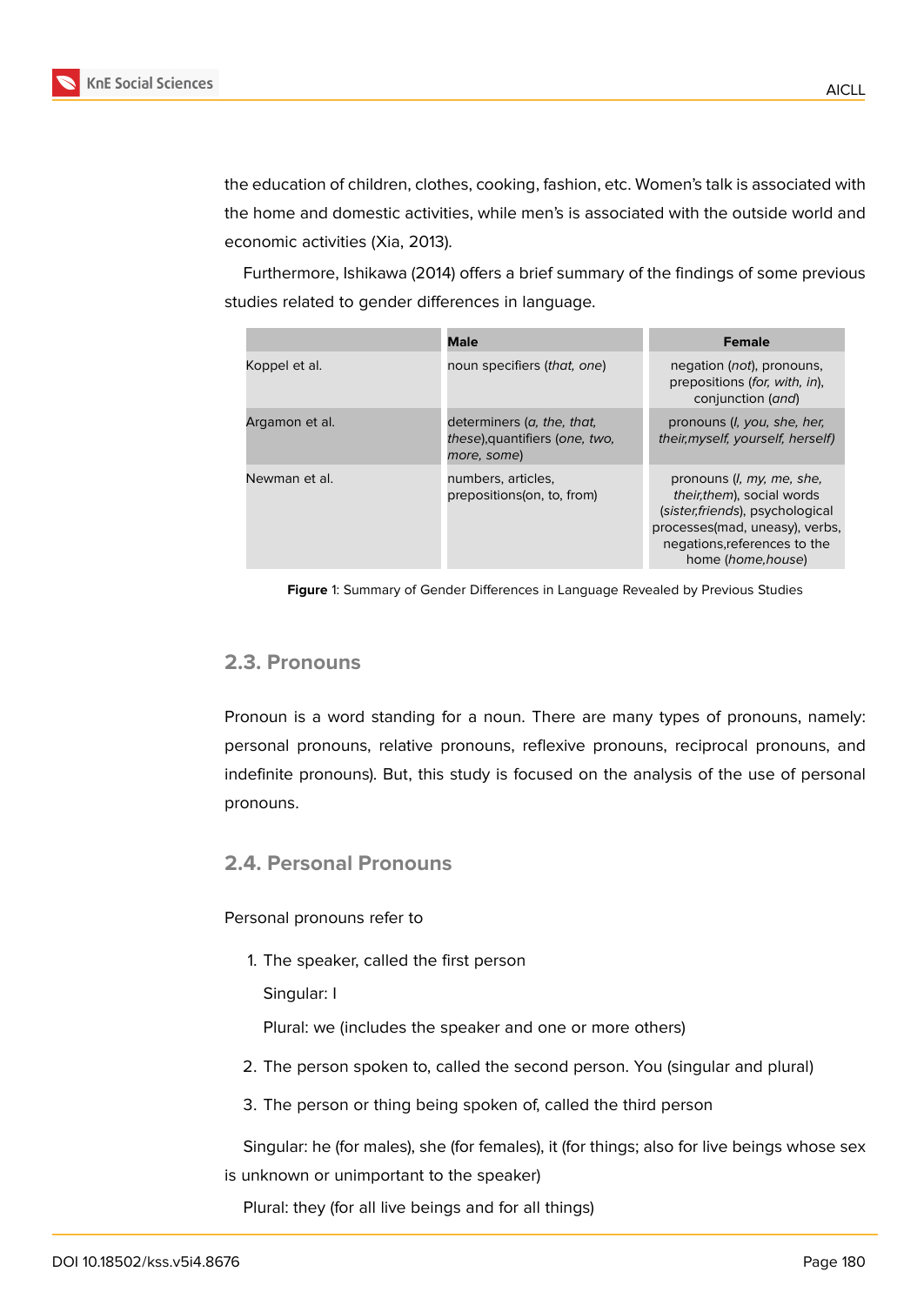| <b>Personal Pronouns</b>                        |             |      |  |  |  |  |  |
|-------------------------------------------------|-------------|------|--|--|--|--|--|
| <b>Singular</b><br>As a Subject<br>As an Object |             |      |  |  |  |  |  |
|                                                 |             | Me   |  |  |  |  |  |
|                                                 | You         | You  |  |  |  |  |  |
|                                                 | He          | Him  |  |  |  |  |  |
|                                                 | <b>She</b>  | Her  |  |  |  |  |  |
|                                                 | It          | It   |  |  |  |  |  |
| <b>Plural</b>                                   | We          | Us   |  |  |  |  |  |
|                                                 | You         | You  |  |  |  |  |  |
|                                                 | <b>They</b> | Them |  |  |  |  |  |

**Figure** 2: Personal Pronouns

### **2.5. Advertisement**

Advertisement, which is sometimes, refers to an "ad" or "advert" in informal writing, is defined as a notice, picture, or film telling people about a product, job or service (Hornby, 1987). Advertisement is the product of advertising which is used to tell public about products or services in order to encourage people to buy or to use the product being advertised (Sibarani, 2017).

There are some types of advertisements, namely: brand advertisement, commercial advertisement, political advertisement, advertisement with a feedback, corporate advertisement, business advertisement, and public or social advertisement (Frolova, 2014).Advertisement which functions to tell the public about products or services is called as commercial advertisement.Commercial advertisement should offer information, stress buyer's benefit, and build a good brand reputation. Commercial advertisements published on TV try to intrigue the viewers to see the entire commercial. (Sibarani, 2017). In this study, commercial advertisements namely shampoo television advertisements are used as the data source.

## **3. Research Method**

The objective of this study is to analyze the use of personal pronouns in male and female shampoo television advertisements. Therefore, this research is conducted qualitatively. Qualitative research is an umbrella term to refer to several research strategies that share certain characteristics. The data collected have been term soft, which is rich in description of people, places, and conversations, and not easily handled by statistical procedures (Bogdan and Biklen, 2007).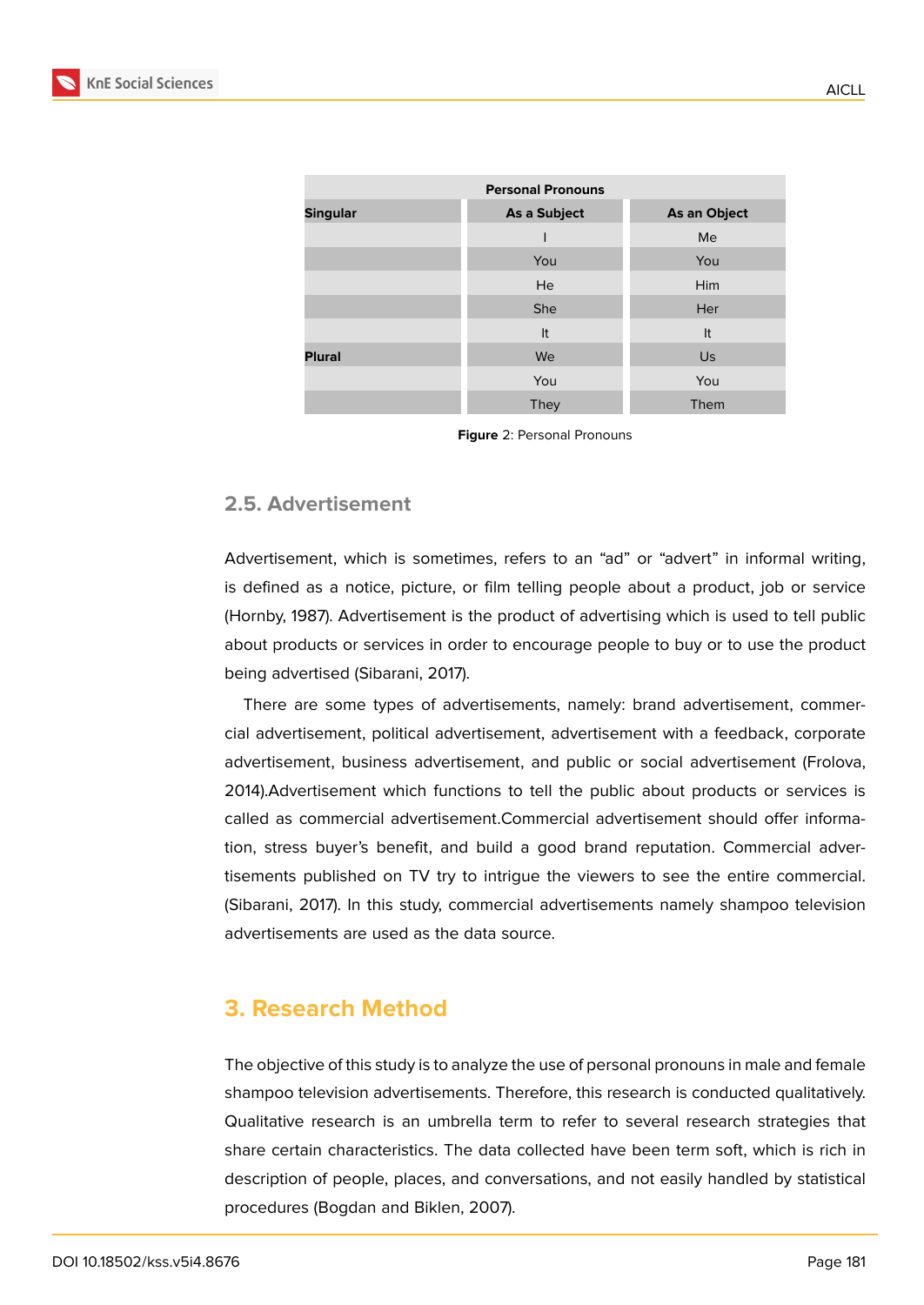

The data of this study are the utterances transcribed from eight English television advertisements, shampoo advertisements, downloaded from YouTube. The researcher chooses shampoo advertisements because many people see television advertisements everyday and shampoo is one of the needs of people nowadays. The researcher analyzes English television advertisements instead of Indonesian advertisements because English has specific personal pronouns compared to Indonesian.

The researcher collected the data by doing observation and documentation. The researcher observed the advertisements on YouTube and then the researcher downloaded them. After that, the researcher did the documentation by transcribing all the utterances produced by the artists in the advertisements.

The researcher analyzed four male shampoo television advertisements and four female shampoo television advertisements to analyze the use of personal pronouns. The four male shampoo advertisements are: 1) Head & Shoulders, 2) Clear Cool Sport Menthol, 3) Dove Men+Care, 4) Clear Men Anti Dandruff Shampoo. The four female shampoo advertisements are: 1) Head and shoulders Conditioners, 2) Clear Scalp & Hair, 3) New Dove Nutritive Solutions, 4) Clear Zero Dandruff. The researchers analyzed only eight television advertisements because there were not so many brands produced products both for male and female.

There were some techniques performed by the researcher to analyze the data:

- 1. Identifying, the researcher identified and determined the data analyzed.
- 2. Transcribing, the researcher transcribed all the utterances produced by the artists in both male and female shampoo television advertisements.
- 3. Drawing percentages, the researcher drew the percentages of the use of personal pronouns.
- 4. Drawing conclusions, the researcher drew conclusions of the findings.

These steps of data were data reduction, data display, and conclusion drawing or verification.

### **4. Result and Discussion**

The first step that the researcher conducted was identifying the data. The data in this study were the utterances produced by the artists in both male and female shampoo television advertisements. The data were downloaded from YouTube, observed, and then transcribed.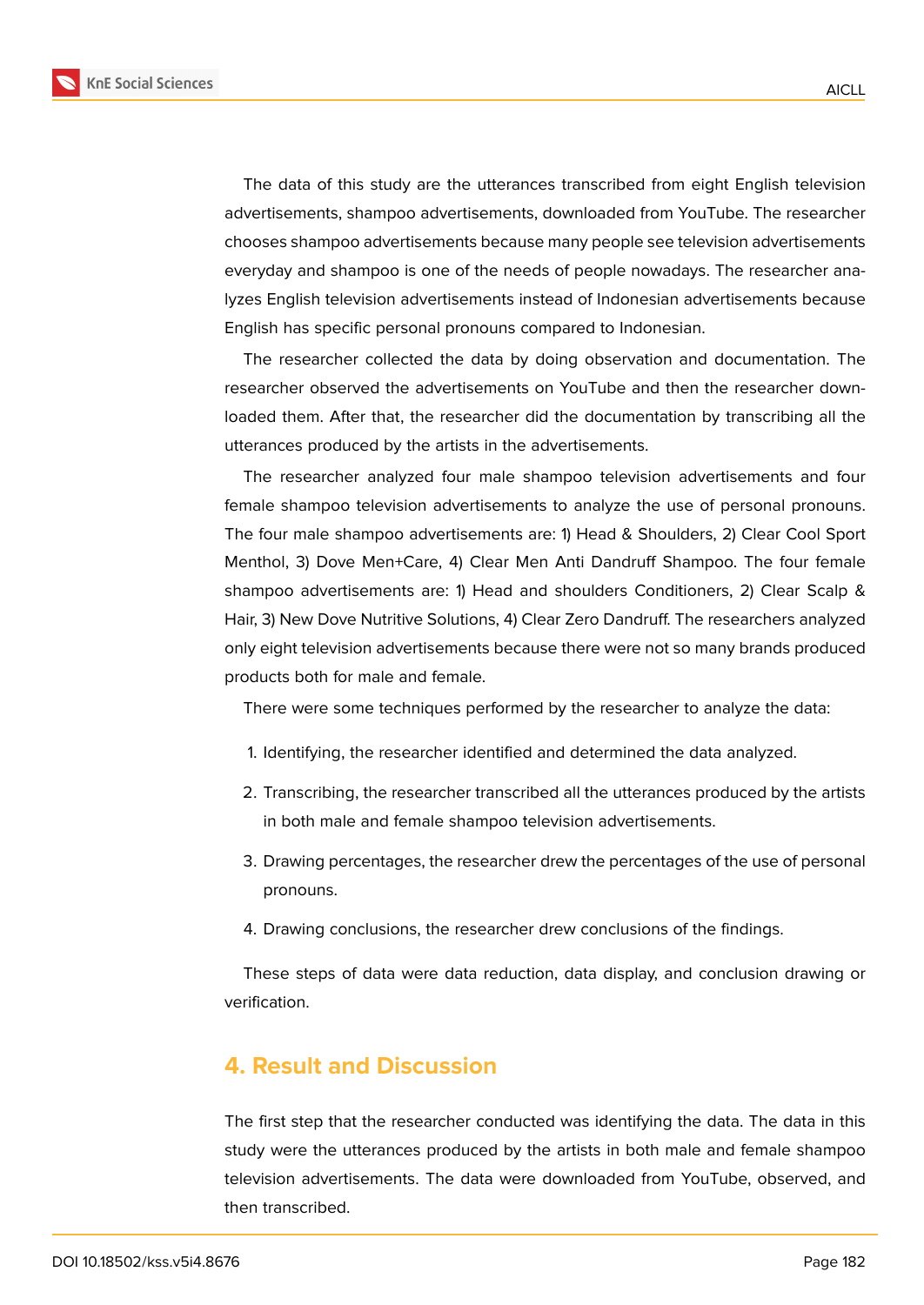The utterances produced then were analyzed to draw the percentages and conclusions in order to answer the research problem. The analysis of the use of personal pronouns can be seen in the following table.

TABLE 1: The Analysis of the Use of Personal Pronouns in Male Shampoo Television Advertisements

| No. | <b>Products</b>             | <b>Utterances</b>                                                                                                                                                                                                                                                                                                                               | <b>Personal pronouns</b> |   |                     |              |
|-----|-----------------------------|-------------------------------------------------------------------------------------------------------------------------------------------------------------------------------------------------------------------------------------------------------------------------------------------------------------------------------------------------|--------------------------|---|---------------------|--------------|
|     |                             |                                                                                                                                                                                                                                                                                                                                                 | As<br><b>Subject</b>     | f | As<br><b>Object</b> | f            |
| 1.  |                             | Head & Shoulders For this tournament, we need to be<br>prepared. And Head and Shoulders<br>will give us the confidence we need<br>to join together and celebrate each<br>goal with 100% flake-free hair<br>guaranteed. So when the time<br>comes, nothing will get in the way,<br>not even dandruff. With Head and<br>Shoulders we can play on. | T                        |   | Me                  |              |
|     |                             |                                                                                                                                                                                                                                                                                                                                                 | You                      |   | You                 |              |
|     |                             |                                                                                                                                                                                                                                                                                                                                                 | He                       |   | Him                 |              |
|     |                             |                                                                                                                                                                                                                                                                                                                                                 | She                      |   | Her                 |              |
|     |                             |                                                                                                                                                                                                                                                                                                                                                 | It                       |   | It                  |              |
|     |                             |                                                                                                                                                                                                                                                                                                                                                 | We                       | 3 | Us.                 | $\mathbf{1}$ |
|     |                             |                                                                                                                                                                                                                                                                                                                                                 | You                      |   | You                 |              |
|     |                             |                                                                                                                                                                                                                                                                                                                                                 | <b>They</b>              |   | Them                |              |
| 2.  | Clear Cool Sport<br>Menthol | I like to feel cool and fresh all day<br>but dirt, sweat, and wax build up can<br>lead to dandruff. Not cool! That's<br>why I use Clear! It has Bio-Nutrium<br>10 that removes dandruff and<br>cooling menthol to keep you fresh!<br>All day Unstoppable Dandruff-Free<br>Freshness with Clear. I have nothing<br>to hide!                      | $\mathsf{I}$             | 3 | Me                  |              |
|     |                             |                                                                                                                                                                                                                                                                                                                                                 | You                      |   | You                 | $\mathbf{1}$ |
|     |                             |                                                                                                                                                                                                                                                                                                                                                 | He                       |   | <b>Him</b>          |              |
|     |                             |                                                                                                                                                                                                                                                                                                                                                 | She                      |   | Her                 |              |
|     |                             |                                                                                                                                                                                                                                                                                                                                                 | It                       |   | It                  |              |
|     |                             |                                                                                                                                                                                                                                                                                                                                                 | We                       |   | Us                  |              |
|     |                             |                                                                                                                                                                                                                                                                                                                                                 | You                      |   | You                 |              |
|     |                             |                                                                                                                                                                                                                                                                                                                                                 | <b>They</b>              |   | Them                |              |
| 3.  | Dove Men+Care               | Men's hair goes through a lot so<br>make sure it's ready for anything.<br>Dove men plus care fortifying<br>shampoo infused with caffeine<br>makes your hair up to five times<br>stronger plus less hair fall dove men<br>plus care test your strength                                                                                           | I                        |   | Me                  |              |
|     |                             |                                                                                                                                                                                                                                                                                                                                                 | You                      |   | You                 |              |
|     |                             |                                                                                                                                                                                                                                                                                                                                                 | He                       |   | Him                 |              |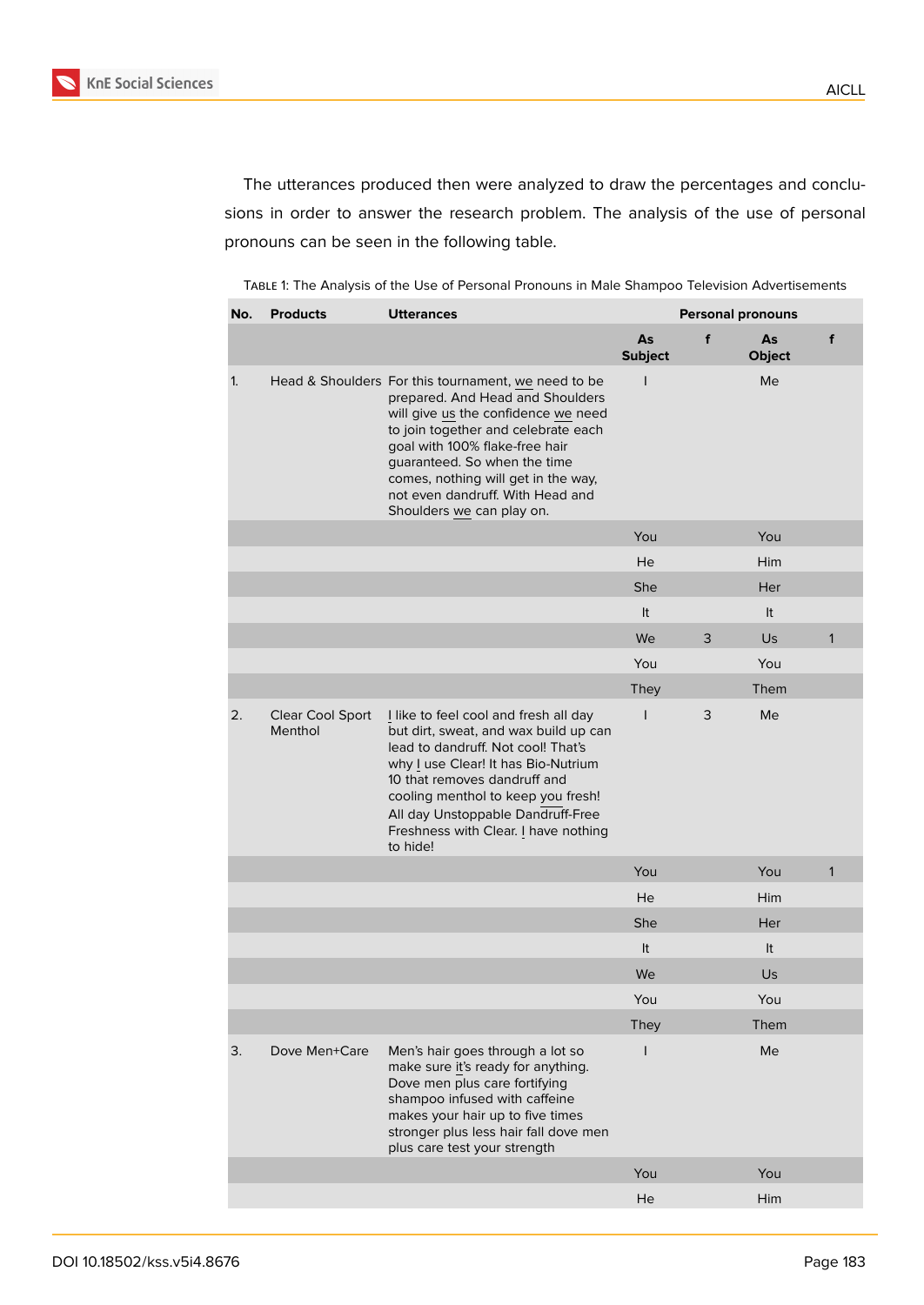

| No. | <b>Products</b>                       | <b>Utterances</b>                                                                                                                                                                                                                                                                                                                                                                                             | <b>Personal pronouns</b> |              |                     |   |
|-----|---------------------------------------|---------------------------------------------------------------------------------------------------------------------------------------------------------------------------------------------------------------------------------------------------------------------------------------------------------------------------------------------------------------------------------------------------------------|--------------------------|--------------|---------------------|---|
|     |                                       |                                                                                                                                                                                                                                                                                                                                                                                                               | As<br><b>Subject</b>     | f            | As<br><b>Object</b> | f |
|     |                                       |                                                                                                                                                                                                                                                                                                                                                                                                               | She                      |              | Her                 |   |
|     |                                       |                                                                                                                                                                                                                                                                                                                                                                                                               | It                       | $\mathbf{1}$ | It                  |   |
|     |                                       |                                                                                                                                                                                                                                                                                                                                                                                                               | We                       |              | Us                  |   |
|     |                                       |                                                                                                                                                                                                                                                                                                                                                                                                               | You                      |              | You                 |   |
|     |                                       |                                                                                                                                                                                                                                                                                                                                                                                                               | <b>They</b>              |              | Them                |   |
| 4.  | Clear Men Anti<br>Dandruff<br>Shampoo | At the clear technology center, we<br>understand the difference between<br>a male and a female scalp. A male<br>scalp is oilier, is more prone to have<br>dandruff, and is more prone to have<br>hair loss. That's why we've created<br>new clear men clear first ever<br>specialized anti dandruff shampoo<br>range for men that gives you<br>dandruff free hair. New clear men no<br>dandruff from unilever | I                        |              | Me                  |   |
|     |                                       |                                                                                                                                                                                                                                                                                                                                                                                                               | You                      |              | You                 |   |
|     |                                       |                                                                                                                                                                                                                                                                                                                                                                                                               | He                       |              | Him                 |   |
|     |                                       |                                                                                                                                                                                                                                                                                                                                                                                                               | She                      |              | Her                 |   |
|     |                                       |                                                                                                                                                                                                                                                                                                                                                                                                               | It                       |              | It                  |   |
|     |                                       |                                                                                                                                                                                                                                                                                                                                                                                                               | We                       | 2            | Us                  |   |
|     |                                       |                                                                                                                                                                                                                                                                                                                                                                                                               | You                      |              | You                 | 1 |
|     |                                       |                                                                                                                                                                                                                                                                                                                                                                                                               | <b>They</b>              |              | Them                |   |

TABLE 2: The Analysis of the Use of Personal Pronouns in Female Shampoo Television Advertisements

| No.          | <b>Products</b>                              | <b>Sentences</b>                                                                                                                                                                                                                                                                                                                                                                                                      | <b>Personal pronouns</b> |              |                     |   |
|--------------|----------------------------------------------|-----------------------------------------------------------------------------------------------------------------------------------------------------------------------------------------------------------------------------------------------------------------------------------------------------------------------------------------------------------------------------------------------------------------------|--------------------------|--------------|---------------------|---|
|              |                                              |                                                                                                                                                                                                                                                                                                                                                                                                                       | As<br><b>Subject</b>     | f            | As<br><b>Object</b> | f |
| $\mathbf{1}$ | Head and<br><b>Shoulders</b><br>Conditioners | When modeling, I forced from head<br>to toe and when it comes to my<br>smooth hair, guess what? I have a<br>new conditioner that moisturizes<br>from scalp to temp. Introducing new<br>Head & Shoulders conditioners,<br>unlike others it works on the scalp to<br>keep dandruff out for hair so<br>irresistibly smooth. Have you<br>moisturized from your scalp to tip<br>yet? New Head & Shoulders<br>conditioners. |                          | 2            | Me                  |   |
|              |                                              |                                                                                                                                                                                                                                                                                                                                                                                                                       | You                      | $\mathbf{1}$ | You                 |   |
|              |                                              |                                                                                                                                                                                                                                                                                                                                                                                                                       | <b>He</b>                |              | <b>Him</b>          |   |
|              |                                              |                                                                                                                                                                                                                                                                                                                                                                                                                       | She                      |              | Her                 |   |
|              |                                              |                                                                                                                                                                                                                                                                                                                                                                                                                       | It                       | 2            | It                  |   |
|              |                                              |                                                                                                                                                                                                                                                                                                                                                                                                                       | We                       |              | Us                  |   |
|              |                                              |                                                                                                                                                                                                                                                                                                                                                                                                                       | You                      |              | You                 |   |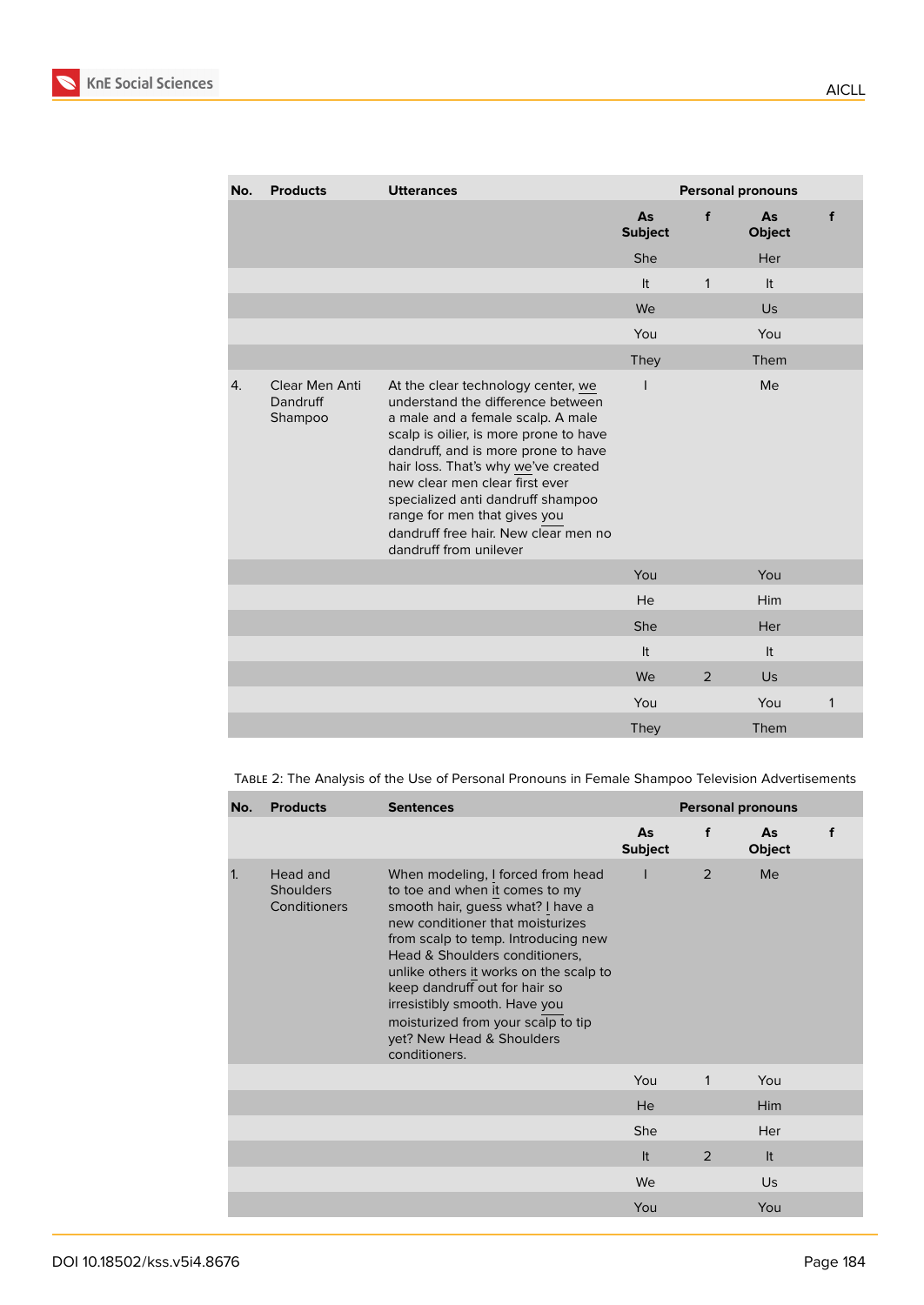

| No. | <b>Products</b> | <b>Sentences</b>                                                                                                                                                                                                                                                                                                                                                                                                                                                                                                                                                                              | <b>Personal pronouns</b> |                |                     |                |
|-----|-----------------|-----------------------------------------------------------------------------------------------------------------------------------------------------------------------------------------------------------------------------------------------------------------------------------------------------------------------------------------------------------------------------------------------------------------------------------------------------------------------------------------------------------------------------------------------------------------------------------------------|--------------------------|----------------|---------------------|----------------|
|     |                 |                                                                                                                                                                                                                                                                                                                                                                                                                                                                                                                                                                                               | As<br><b>Subject</b>     | f              | As<br><b>Object</b> | f              |
|     |                 |                                                                                                                                                                                                                                                                                                                                                                                                                                                                                                                                                                                               | <b>They</b>              |                | Them                |                |
| 2.  |                 | Clear Scalp & Hair I work on my call because it makes<br>me stronger the same goes for my<br>hair for resilient hair that feels<br>stronger. I started my scalp I use<br>clear scalp and hair. Clear is our first<br>beauty hair care range with nutrium<br>ten that deeply nourishes your scalp<br>and also gives you resilient beautiful<br>hair. The hair that's ten times more<br>resilient strong and beautiful. I use<br>clear scalp and hair.                                                                                                                                          | ı                        | 4              | Me                  | 1              |
|     |                 |                                                                                                                                                                                                                                                                                                                                                                                                                                                                                                                                                                                               | You                      |                | You                 | $\mathbf{1}$   |
|     |                 |                                                                                                                                                                                                                                                                                                                                                                                                                                                                                                                                                                                               | He                       |                | Him                 |                |
|     |                 |                                                                                                                                                                                                                                                                                                                                                                                                                                                                                                                                                                                               | She                      |                | Her                 |                |
|     |                 |                                                                                                                                                                                                                                                                                                                                                                                                                                                                                                                                                                                               | It                       | $\mathbf{1}$   | It                  |                |
|     |                 |                                                                                                                                                                                                                                                                                                                                                                                                                                                                                                                                                                                               | We                       |                | Us                  |                |
|     |                 |                                                                                                                                                                                                                                                                                                                                                                                                                                                                                                                                                                                               | You                      |                | You                 |                |
|     |                 |                                                                                                                                                                                                                                                                                                                                                                                                                                                                                                                                                                                               | <b>They</b>              |                | Them                |                |
| 3.  | <b>New Dove</b> | New dove intense repair gives<br>Nutritive Solutions unbeatable damage repair. Dove<br>won't let damage hold you back.<br>I curl it because it expresses my<br>personality. I straighten it<br>because it's my decision. I braid it<br>because that's how I feel beautiful. I<br>color it because it makes me unique.<br>I leave it because it's my own<br>journey because my hair is me. For<br>you to carry on, bring you new dove<br>intense repair, nourishes deep down<br>and gives unbeatable damage repair<br>because your hair expresses who<br>you are. New dove fugitive solutions. | ı                        | 6              | Me                  | $\overline{2}$ |
|     |                 |                                                                                                                                                                                                                                                                                                                                                                                                                                                                                                                                                                                               | You                      | $\mathbf{1}$   | You                 | 3              |
|     |                 |                                                                                                                                                                                                                                                                                                                                                                                                                                                                                                                                                                                               | He                       |                | Him                 |                |
|     |                 |                                                                                                                                                                                                                                                                                                                                                                                                                                                                                                                                                                                               | She                      |                | Her                 |                |
|     |                 |                                                                                                                                                                                                                                                                                                                                                                                                                                                                                                                                                                                               | It                       | $\overline{4}$ | It                  | 5              |
|     |                 |                                                                                                                                                                                                                                                                                                                                                                                                                                                                                                                                                                                               | We                       |                | Us                  |                |
|     |                 |                                                                                                                                                                                                                                                                                                                                                                                                                                                                                                                                                                                               | You                      |                | You                 |                |
|     |                 |                                                                                                                                                                                                                                                                                                                                                                                                                                                                                                                                                                                               | They                     |                | Them                |                |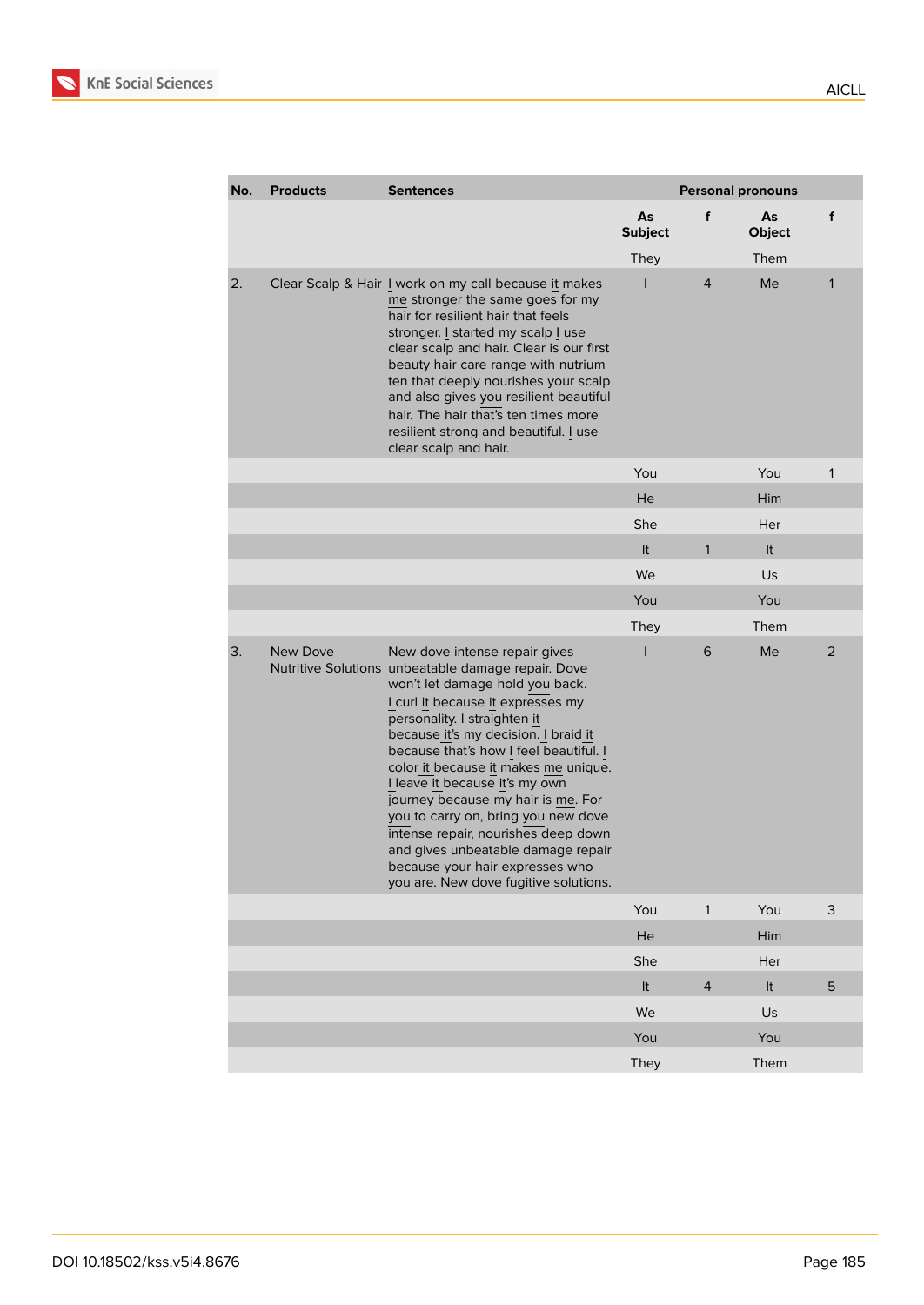

| <b>Products</b>        | <b>Sentences</b>                                                                                                                                                                                                                                                                                                                                                                                                                | <b>Personal pronouns</b> |   |              |   |
|------------------------|---------------------------------------------------------------------------------------------------------------------------------------------------------------------------------------------------------------------------------------------------------------------------------------------------------------------------------------------------------------------------------------------------------------------------------|--------------------------|---|--------------|---|
|                        |                                                                                                                                                                                                                                                                                                                                                                                                                                 | As<br><b>Subject</b>     | f | As<br>Object | f |
| Clear Zero<br>Dandruff | When the clear expert said I'll never<br>see a flake of dandruff again, I was<br>like seriously. The next minute I'm<br>having this high tech scale test. Oh<br>my god, my scalp is so dry and<br>dandruff is coming back. Your dry<br>scalp makes you more prone to<br>dandruff. Try clear its nutrium 10,<br>nourishes scalp deeply preventing<br>dandruff. It works, here's proof. Clear<br>nourish your scalp zero dandruff |                          | 3 | Me           |   |
|                        |                                                                                                                                                                                                                                                                                                                                                                                                                                 | You                      |   | You          | 1 |
|                        |                                                                                                                                                                                                                                                                                                                                                                                                                                 | He                       |   | Him          |   |
|                        |                                                                                                                                                                                                                                                                                                                                                                                                                                 | She                      |   | Her          |   |
|                        |                                                                                                                                                                                                                                                                                                                                                                                                                                 | It                       | 1 | It           |   |
|                        |                                                                                                                                                                                                                                                                                                                                                                                                                                 | We                       |   | Us           |   |
|                        |                                                                                                                                                                                                                                                                                                                                                                                                                                 | You                      |   | You          |   |
|                        |                                                                                                                                                                                                                                                                                                                                                                                                                                 | <b>They</b>              |   | Them         |   |
|                        |                                                                                                                                                                                                                                                                                                                                                                                                                                 |                          |   |              |   |

TABLE 3: The Comparison of the Use of Personal Pronouns in Male and Female Shampoo Television Advertisements

| <b>Male Advertisements</b>         |                   | <b>Personal Pronouns</b> | <b>Female</b><br><b>Advertisements</b> | <b>Personal Pronouns</b> |                  |
|------------------------------------|-------------------|--------------------------|----------------------------------------|--------------------------|------------------|
|                                    | <b>As Subject</b> | <b>As Object</b>         |                                        | <b>As Subject</b>        | <b>As Object</b> |
| <b>Head &amp; Shoulders</b>        | 3                 |                          | Head and<br>shoulders<br>Conditioners  | 5                        | $\Omega$         |
| Clear Cool Sport<br>Menthol        | 3                 | $\mathbf{1}$             | Clear Scalp & Hair                     | 5                        | 2                |
| Dove Men+Care                      |                   | $\Omega$                 | New Dove<br><b>Nutritive Solutions</b> | 11                       | 10 <sup>10</sup> |
| Clear Men Anti<br>Dandruff Shampoo | $\mathcal{P}$     | 1                        | Clear Zero<br>Dandruff                 | $\overline{4}$           | 1                |

TABLE 4: The Percentages of the Use of Personal Pronouns in Male and Female Shampoo Television Advertisements

| Advertisements                          | <b>Personal Pronouns</b> |    |  |
|-----------------------------------------|--------------------------|----|--|
|                                         |                          | %  |  |
| Male Television Advertisements          | 12                       | 24 |  |
| <b>Female Television Advertisements</b> | 38                       | 76 |  |

Based on the data above, it was found that there was a difference between men and women in communicating. It is in line with some theories proposed by Lakoff and Tannen in which they illuminate the concept of women's language which highlights the existence of men and women differences in communication.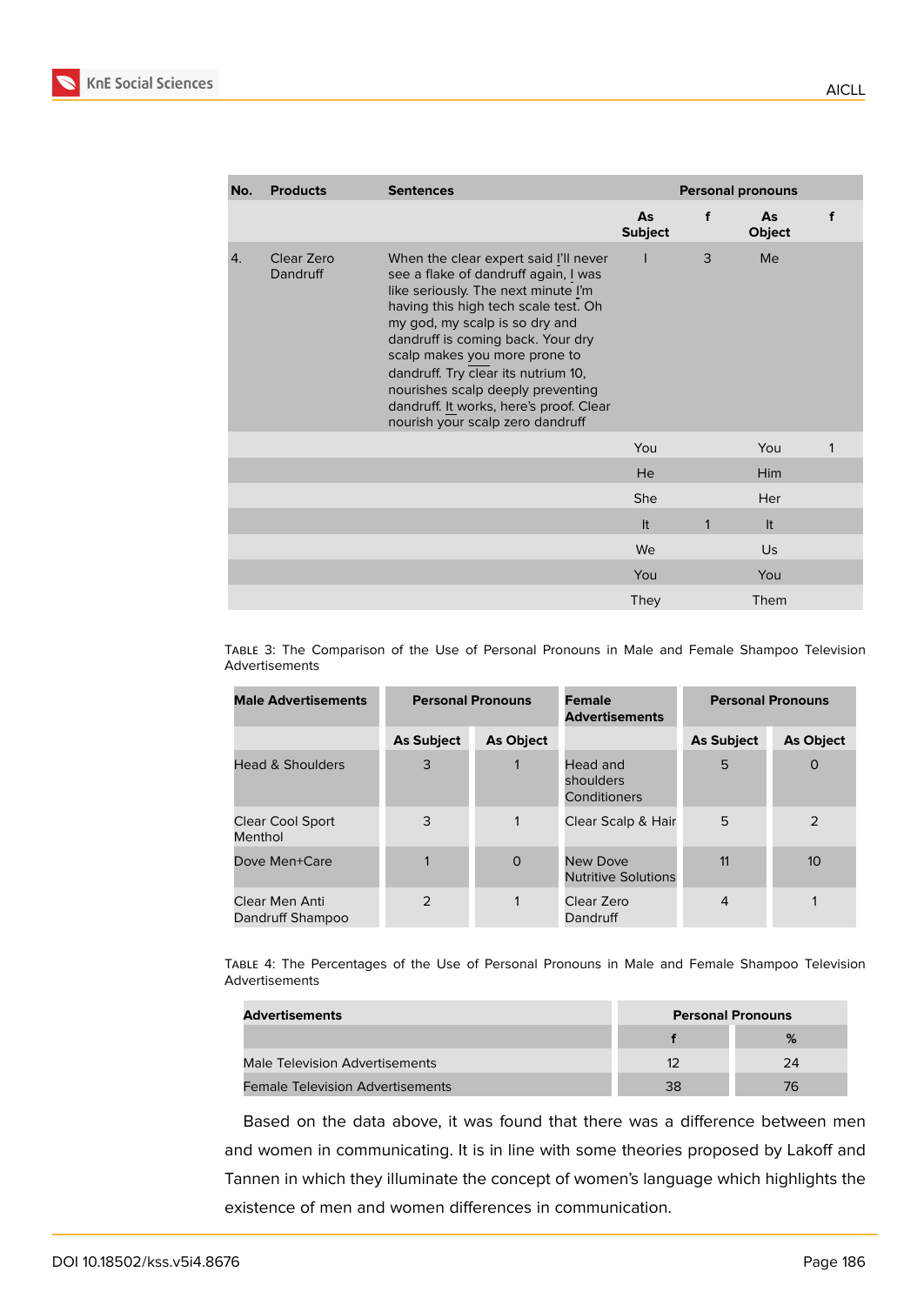

Moreover, it was found that there were more personal pronouns realized in female shampoo television advertisements (76%) than in male shampoo television advertisements (24%). Pronouns are used when the identity of the "thing" involved is known to the reader. It implied that women tend to focus on people involved in the given topics rather than the minute information about the topic (Ishikawa, 2014).

From the 16 kinds of personal pronouns (8 kinds as subject and 8 kinds as object), itis found that there are only 9 kinds of personal pronouns realized. The four kinds of personal pronouns (as subject) realized are: I, you, it, and we. The five kinds of personal pronouns (as object) realized are: me, you (singular), it, us, and you (plural).

Based on the researcher's analysis, it occurs because advertisement is used to promote a product, so that personal pronoun "it" often occurs as the reference of the product being advertised. Then personal pronouns "I, me, you, we, and us" occur as the references of the artists "the senders" and the audiences "the listeners".

# **5. Conclusion**

The objective of this study is to analyze the use of personal pronouns in male and female shampoo television advertisements. The data of this study arethe utterances transcribed from four male shampoo television advertisements and four female shampoo television advertisements downloaded from YouTube. Based on the data analysis conducted, it is found that there is a difference between men and women in communicating in which women tend to use more personal pronouns than men. It is because women tend to focus on people involved in the given topics rather than the information about the topic The results of this study also confirm the previous theories and some related studies. So, it is necessary for other researchers to conduct a study in the same field to reveal other unique phenomena related to language and gender.

### **References**

- [1] Bogdan, R. and Biklen, S. K. (2007). *Qualitative Research for Education: An Introduction to Theories and Methods*. California: Pearson.
- [2] Frolova, S. (2014). *The Role of Advertising in Promoting a Product*, Centria University of Applied Sciences, Finland.
- [3] Hornby, A. S. (1987). *Oxford Advanced Learner's Dictionary of Current English*. Great Britain: Oxford University Press.